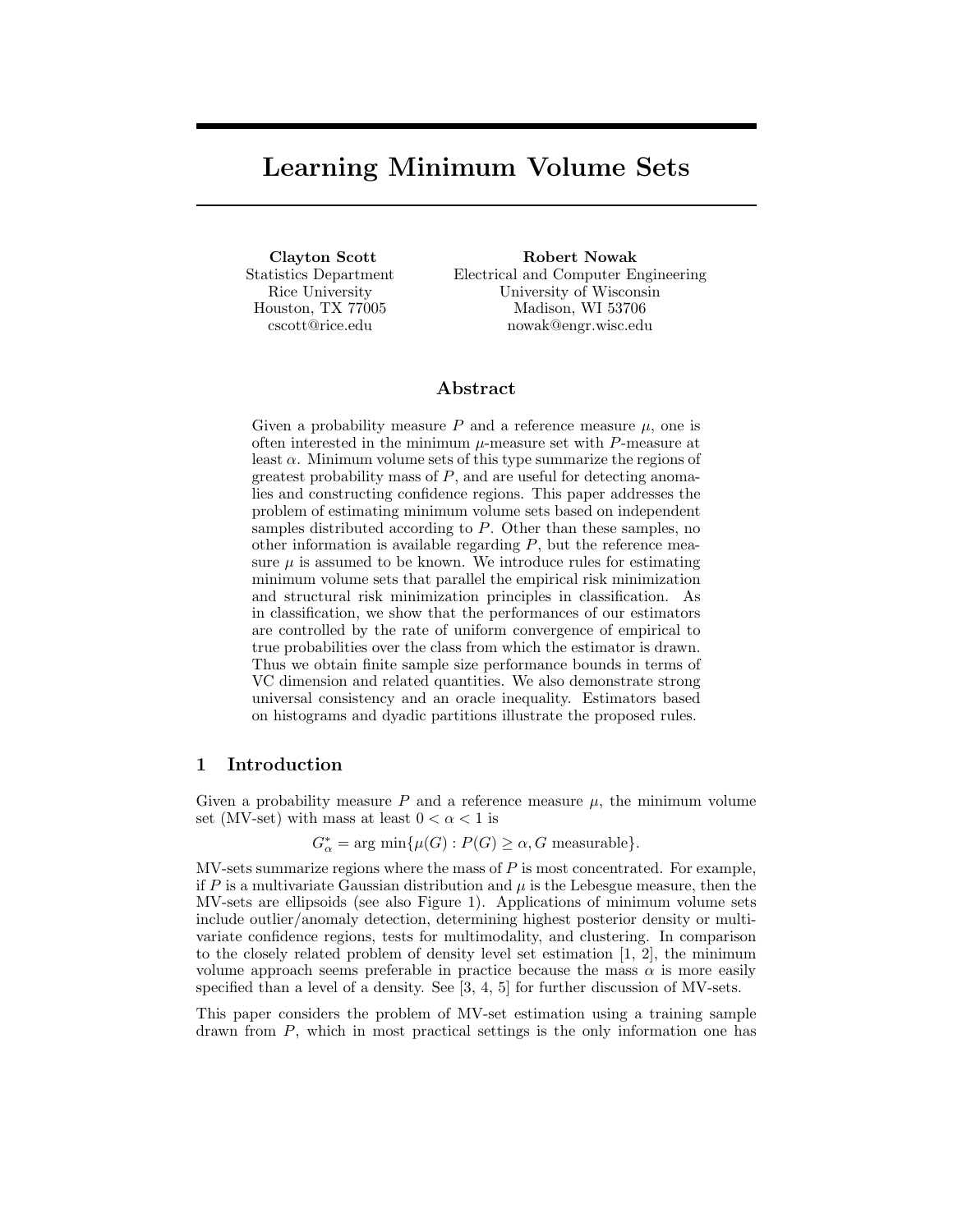

Figure 1: Gaussian mixture data, 500 samples,  $\alpha = 0.9$ . (Left and Middle) Minimum volume set estimates based on recursive dyadic partitions, discussed in Section 6. (Right) True MV set.

about P. The specifications to the estimation process are the significance level  $\alpha$ , the reference measure  $\mu$ , and a collection of candidate sets  $\mathcal G$ . All proofs, as well as additional results and discussion, may be found in [6] . To our knowledge, ours is the first work to establish finite sample bounds, an oracle inequality, and universal consistency for the MV-set estimation problem.

The methods proposed herein are primarily of theoretical interest, although they may be implemented effeciently for certain partition-based estimators as discussed later. As a more practical alternative, the MV-set problem may be reduced to Neyman-Pearson classification [7, 8] by simulating realizations from.

## 1.1 Notation

Let  $(X, \mathcal{B})$  be a measure space with  $\mathcal{X} \subset \mathbb{R}^d$ . Let X be a random variable taking values in X with distribution P. Let  $S = (X_1, \ldots, X_n)$  be an independent and identically distributed (IID) sample drawn according to  $P$ . Let  $G$  denote a subset of X, and let G be a collection of such subsets. Let  $\widehat{P}$  denote the empirical measure based on S:  $\widehat{P}(G) = (1/n) \sum_{i=1}^{n} I(X_i \in G)$ . Here  $I(\cdot)$  is the indicator function. Set

$$
\mu_{\alpha}^* = \inf_{G} \{ \mu(G) : P(G) \ge \alpha \},\tag{1}
$$

where the inf is over all measurable sets. A minimum volume set,  $G^*_{\alpha}$ , is a minimizer of (1), when it exists. Let G be a class of sets. Given  $\alpha \in (0,1)$ , denote  $\mathcal{G}_{\alpha} = \{G \in$  $G: P(G) \ge \alpha$ , the collection of all sets in G with mass at least alpha. Define  $\mu_{\mathcal{G},\alpha} = \inf \{ \mu(G) : G \in \mathcal{G}_{\alpha} \}$  and  $G_{\mathcal{G},\alpha} = \arg \min \{ \mu(G) : G \in \mathcal{G}_{\alpha} \}$  when it exists. Thus  $G_{\mathcal{G},\alpha}$  is the best approximation to the MV-set  $G^*_{\alpha}$  from  $\mathcal{G}$ . Existence and uniqueness of these and related quantities are discussed in [6] .

# 2 Minimum Volume Sets and Empirical Risk Minimization

In this section we introduce a procedure inspired by the empirical risk minimization (ERM) principle for classification. In classification, ERM selects a classifier from a fixed set of classifiers by minimizing the empirical error (risk) of a training sample. Vapnik and Chervonenkis established the basic theoretical properties of ERM (see [9, 10]), and we find similar properties in the minimum volume setting. In this and the next section we do not assume P has a density with respect to  $\mu$ .

Let  $\phi(G, S, \delta)$  be a function of  $G \in \mathcal{G}$ , the training sample S, and a confidence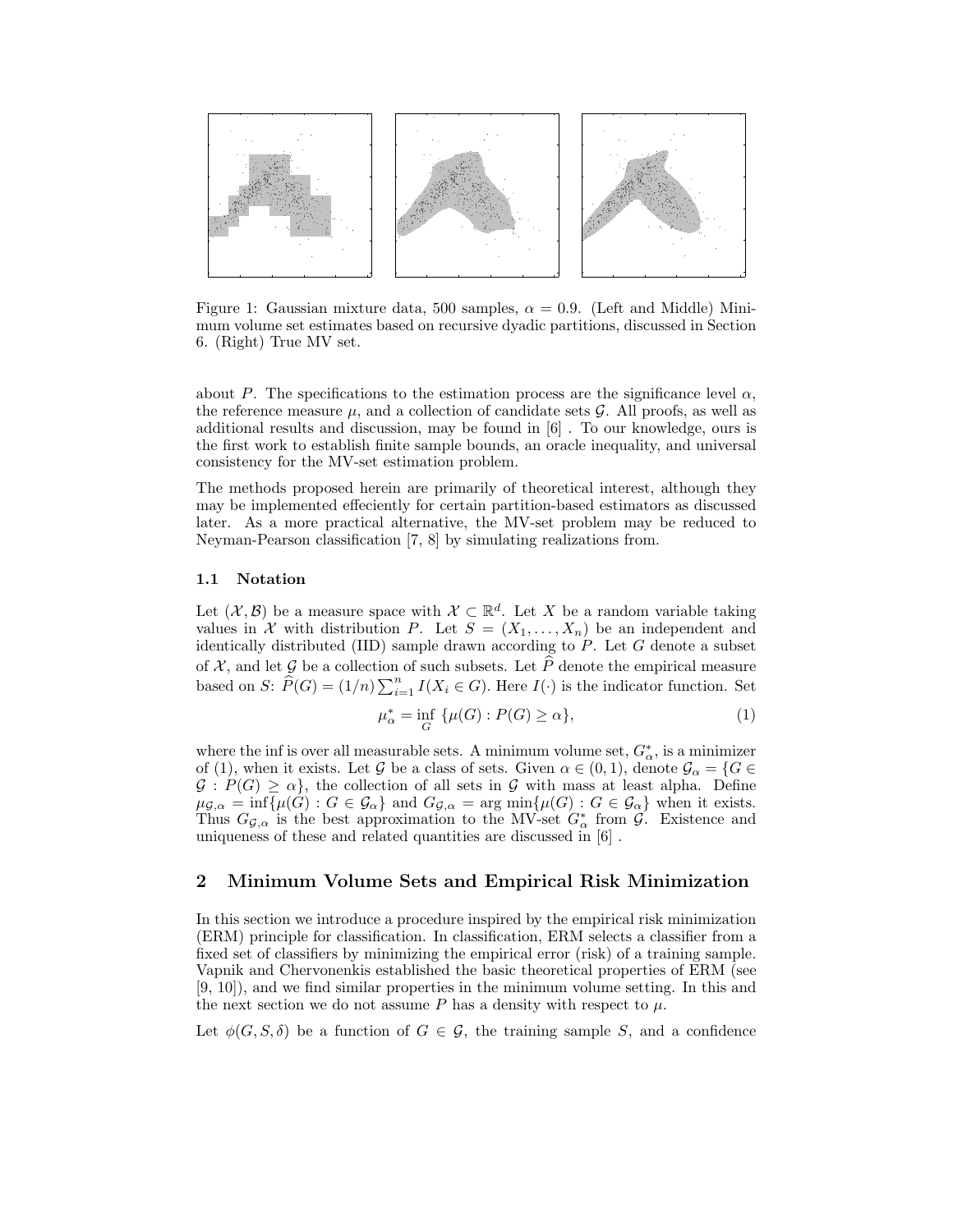parameter  $\delta \in (0,1)$ . Set  $\widehat{G}_{\alpha} = \{G \in \mathcal{G} : \widehat{P}(G) \geq \alpha - \phi(G, S, \delta)\}\$ and

$$
\widehat{G}_{\mathcal{G},\alpha} = \arg\min\{\mu(G) : G \in \widehat{\mathcal{G}}_{\alpha}\}.
$$
\n(2)

We refer to the rule in (2) as MV-ERM because of the analogy with empirical risk minimization in classification. The quantity  $\phi$  acts as a kind of "tolerance" by which the empirical mass estimate may deviate from the targeted value of  $\alpha$ . Throughout this paper we assume that  $\phi$  satisfies the following.

**Definition 1.** We say  $\phi$  is a (distribution free) complexity penalty for G if and only if for all distributions P and all  $\delta \in (0,1)$ ,

$$
P^{n}\left(\left\{S:\sup_{G\in\mathcal{G}}\left(\left|P(G)-\widehat{P}(G)\right|-\phi(G,S,\delta)\right)>0\right\}\right)\leq\delta.
$$

Thus,  $\phi$  controls the rate of uniform convergence of  $\widehat{P}(G)$  to  $P(G)$  for  $G \in \mathcal{G}$ . It is well known that the performance of ERM (for binary classification) relative to the performance of the best classifier in the given class is controlled by the uniform convergence of true to empirical probabilities. A similar result holds for MV-ERM.

**Theorem 1.** If  $\phi$  is a complexity penalty for  $\mathcal{G}$ , then

$$
P^n\left(\left(P(\widehat{G}_{\mathcal{G},\alpha}) < \alpha - 2\phi(\widehat{G}_{\mathcal{G},\alpha},S,\delta)\right) \text{ or }\left(\mu(\widehat{G}_{\mathcal{G},\alpha}) > \mu_{\mathcal{G},\alpha}\right)\right) \leq \delta.
$$

Proof. Consider the sets

$$
\Theta_P = \{ S : P(\hat{G}_{\mathcal{G},\alpha}) < \alpha - 2\phi(\hat{G}_{\mathcal{G},\alpha}, S, \delta) \},
$$
  
\n
$$
\Theta_{\mu} = \{ S : \mu(\hat{G}_{\mathcal{G},\alpha}) > \mu(G_{\mathcal{G},\alpha}) \},
$$
  
\n
$$
\Omega_P = \left\{ S : \sup_{G \in \mathcal{G}} \left( \left| P(G) - \hat{P}(G) \right| - \phi(G, S, \delta) \right) > 0 \right\}.
$$

The result follows easily from the following lemma.

**Lemma 1.** With  $\Theta_P, \Theta_\mu$ , and  $\Omega_P$  defined as above and  $\hat{G}_{\mathcal{G},\alpha}$  as defined in (2) we have  $\Theta_P \cup \Theta_\mu \subset \Omega_P$ .

The proof of this lemma (see [6] ) follows closely the proof of Lemma 1 in [7]. This result may be understood by analogy with the result from classification that says  $R(f) - \inf_{f \in \mathcal{F}} R(f) \leq 2 \sup_{f \in \mathcal{F}} |R(f) - \widehat{R}(f)|$  (see [10], Ch. 8). Here R and  $\widehat{R}$  are the true and empirical risks,  $\widehat{f}$  is the empirical risk minimizer, and  $\mathcal F$  is a set of classifiers. Just as this result relates uniform convergence bounds to empirical risk minimization in classification, so does Lemma 1 relate uniform convergence to the performance of MV-ERM.  $\Box$ 

The theorem above allows direct translation of uniform convergence results into performance guarantees for MV-ERM. Fortunately, many penalties (uniform convergence results) are known. We now give to important examples, although many others, such as the Rademacher penalty, are possible.

## 2.1 Example: VC Classes

Let  $\mathcal G$  be a class of sets with VC dimension  $V$ , and define

$$
\phi(G, S, \delta) = \sqrt{32 \frac{V \log n + \log(8/\delta)}{n}}.
$$
\n(3)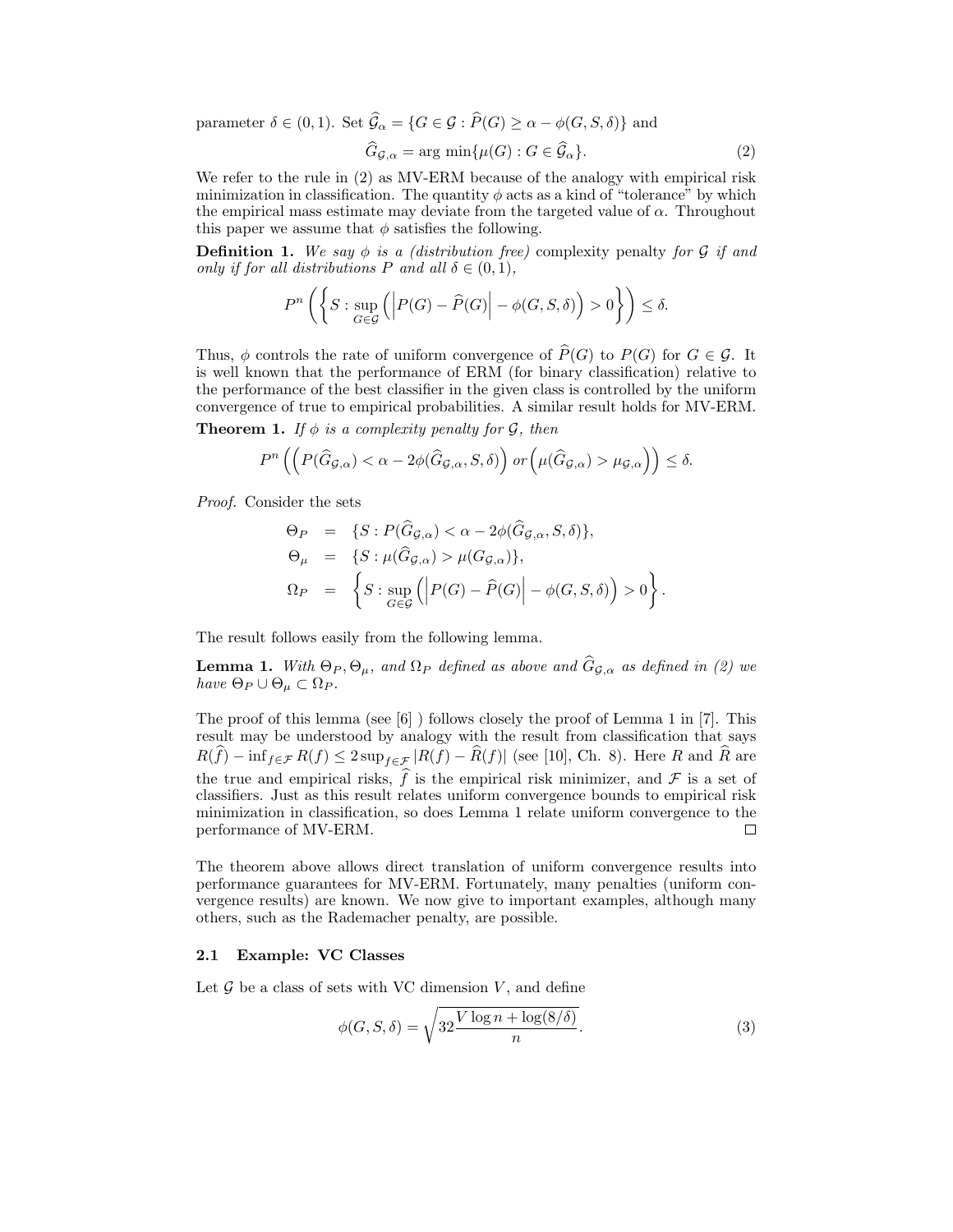By a version of the VC inequality [10], we know that  $\phi$  is a complexity penalty for  $\mathcal{G}$ . and therefore Theorem 1 applies. To view this result in perhaps a more recognizable way, let  $\epsilon > 0$  and choose  $\delta$  such that  $2\phi(G, S, \delta) = \epsilon$ . By inverting the relationship between  $\delta$  and  $\epsilon$ , we have the following.

Corollary 1. With the notation defined above,

$$
P^{n}\left(\left(P(\widehat{G}_{\mathcal{G},\alpha}) < \alpha - \epsilon\right) \text{ or }\left(\mu(\widehat{G}_{\mathcal{G},\alpha}) > \mu_{\mathcal{G},\alpha}\right)\right) \leq 8n^{V} e^{-n\epsilon^{2}/128}.
$$

Thus, for any fixed  $\epsilon > 0$ , the probability of being within  $\epsilon$  of the target mass  $\alpha$ and being less than the target volume  $\mu_{\mathcal{G},\alpha}$  approaches one exponentially fast as the sample size increases. This result may also be used to calculate a distribution free upper bound on the sample size needed to be within a given tolerance  $\epsilon$  of  $\alpha$ and with a given confidence  $1 - \delta$ . In particular, the sample size will grow no faster than a polynomial in  $1/\epsilon$  and  $1/\delta$ , paralleling results for classification.

#### 2.2 Example: Countable Classes

Suppose G is a countable class of sets. Assume that to every  $G \in \mathcal{G}$  a number  $\llbracket G \rrbracket$ is assigned such that  $\sum_{G \in \mathcal{G}} 2^{-\llbracket G \rrbracket} \leq 1$ . In light of the Kraft inequality for prefix codes,  $\llbracket G \rrbracket$  may be defined as the codelength of a codeword for G in a prefix code for  $\mathcal{G}$ . Let  $\delta > 0$  and define

$$
\phi(G, S, \delta) = \sqrt{\frac{\llbracket G \rrbracket \log 2 + \log(2/\delta)}{2n}}.
$$
\n(4)

By Chernoff's bound together with the union bound,  $\phi$  is a penalty for  $\mathcal G$ . Therefore Theorem 1 applies and we have obtained a result analogous to the Occam's Razor bound for classification.

As a special case, suppose G is finite and take  $[\![G]\!] = \log_2 |\mathcal{G}|$ . Setting  $2\phi(G, S, \delta) = \epsilon$ and inverting the relationship between  $\delta$  and  $\epsilon$ , we have

**Corollary 2.** For the MV-ERM estimate  $\hat{G}_{\mathcal{G},\alpha}$  from a finite class  $\mathcal{G}$ 

$$
P^{n}\left(\left(P(\widehat{G}_{\mathcal{G},\alpha})<\alpha-\epsilon\right) or \left(\mu(\widehat{G}_{\mathcal{G},\alpha})>\mu_{\mathcal{G},\alpha}\right)\right) \leq 2|\mathcal{G}|e^{-n\epsilon^{2}/2}.
$$

## 3 Consistency

A minimum volume set estimator is consistent if its volume and mass tend to the optimal values  $\mu^*_{\alpha}$  and  $\alpha$  as  $n \to \infty$ . Formally, define the error quantity

$$
\mathcal{M}(G) := (\mu(G) - \mu_{\alpha}^*)_+ + (\alpha - P(G))_+,
$$

where  $(x)_+ = \max(x, 0)$ . (Note that without the  $(\cdot)_+$  operator, this would not be a meaningful error since one term could be negative and cause  $M$  to tend to zero, even if the other error term does not go to zero.) We are interested in MV-set estimators such that  $\mathcal{M}(\widehat{G}_{\mathcal{G},\alpha})$  tends to zero as  $n \to \infty$ .

**Definition 2.** A learning rule  $\hat{G}_{\mathcal{G},\alpha}$  is strongly consistent if  $\lim_{n\to\infty} \mathcal{M}(\hat{G}_{\mathcal{G},\alpha}) = 0$ with probability 1. If  $\widehat{G}_{\mathcal{G},\alpha}$  is strongly consistent for every possible distribution of X, then  $\widehat{G}_{\mathcal{G},\alpha}$  is strongly universally consistent.

To see how consistency might result from MV-ERM, it helps to rewrite Theorem 1 as follows. Let G be fixed and let  $\phi(G, S, \delta)$  be a penalty for G. Then with probability at least  $1 - \delta$ , both

$$
\mu(\widehat{G}_{\mathcal{G},\alpha}) - \mu_{\alpha}^* \le \mu(G_{\mathcal{G},\alpha}) - \mu_{\alpha}^* \tag{5}
$$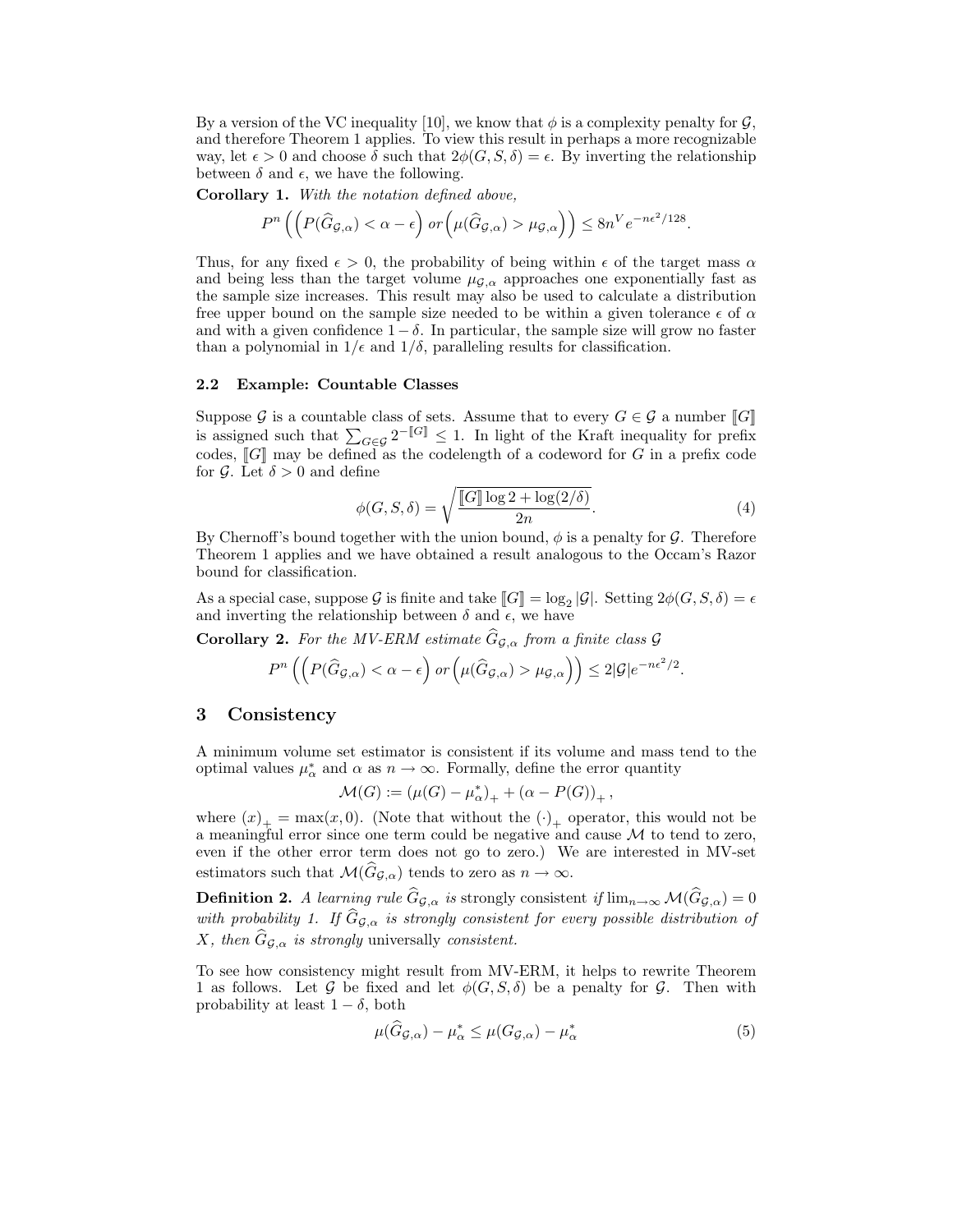$$
\alpha - P(\widehat{G}_{\mathcal{G},\alpha}) \le 2\phi(\widehat{G}_{\mathcal{G},\alpha}, S, \delta)
$$
\n<sup>(6)</sup>

hold. We refer to the left-hand side of  $(5)$  as the excess volume of the class  $\mathcal G$  and the left-hand side of (6) as the *missing mass* of  $\hat{G}_{\mathcal{G},\alpha}$ . The upper bounds on the right-hand sides are an approximation error and a stochastic error, respectively. The idea is to let G grow with n so that both errors tend to zero as  $n \to \infty$ . If G does not change with  $n$ , universal consistency is impossible.

To have both stochastic and approximation errors tend to zero, we apply MV-ERM to a class  $\mathcal{G}^k$  from a sequence of classes  $\mathcal{G}^1, \mathcal{G}^2, \ldots$ , where  $k = k(n)$  grows with the sample size. Consider the estimator  $G_{\mathcal{G}^k,\alpha}$ .

**Theorem 2.** Choose  $k = k(n)$  and  $\delta = \delta(n)$  such that  $k(n) \to \infty$  as  $n \to \infty$  and  $\sum_{n=1}^{\infty} k(n)$  for a decomposition of  $\delta^k$  and generalized position.  $\sum_{n=1}^{\infty} \delta(n) < \infty$ . Assume the sequence of sets  $\mathcal{G}^k$  and penalties  $\phi_k$  satisfy

$$
\lim_{k \to \infty} \inf_{G \in \mathcal{G}_{\alpha}^k} \mu(G) = \mu_{\alpha}^* \tag{7}
$$

and

$$
\lim_{n \to \infty} \sup_{G \in \mathcal{G}^k_{\alpha}} \phi_k(G, S, \delta(n)) = o(1). \tag{8}
$$

Then  $G_{\mathcal{G}^k, \alpha}$  is strongly universally consistent.

The proof combines the Borel-Cantelli lemma and the distribution-free result of Theorem 1 with the stated assumptions. Examples satisfying the hypotheses of the theorem include families of VC classes with arbitrary approximating power (e.g., generalized linear discriminant rules with appropriately chosen basis functions and neural networks), and histogram rules. See [6] for further discussion.

## 4 Structural Risk Minimization and an Oracle Inequality

In the previous section the rate of convergence of the two errors to zero is determined by the choice of  $k = k(n)$ , which must be chosen a priori. Hence it is possible that the excess volume decays much more quickly than the missing mass, or vice versa. In this section we introduce a new rule called MV-SRM, inspired by the principle of structural risk minimization (SRM) from the theory of classification [11, 12], that automatically balances the two errors.

The result in this section is not distribution free. We assume

A1 P has a density f with respect to  $\mu$ .

**A2**  $G^*_{\alpha}$  exists and  $P(G^*_{\alpha}) = \alpha$ .

Under these assumptions (see [6] ) there exists  $\gamma_\alpha > 0$  such that for any MV-set  $G_{\alpha}^*, \{x : f(x) > \gamma_{\alpha}\}\subset G_{\alpha}^* \subset \{x : f(x) \geq \gamma_{\alpha}\}.$ 

Let  $\mathcal G$  be a class of sets. Conceptualize  $\mathcal G$  as a collection of sets of varying capacities, such as a union of VC classes or a union of finite classes. Let  $\phi(G, S, \delta)$  be a penalty for  $\mathcal{G}$ . The MV-SRM principle selects the set

$$
\widehat{G}_{\mathcal{G},\alpha} = \underset{G \in \mathcal{G}}{\arg \min} \left\{ \mu(G) + \phi(G, S, \delta) : \widehat{P}(G) \ge \alpha - \phi(G, S, \delta) \right\}.
$$
 (9)

Note that MV-SRM is different from MV-ERM because it minimizes a complexity penalized volume instead of simply the volume. We have the following.<sup>1</sup>

and

<sup>&</sup>lt;sup>1</sup>Although the value of  $1/\gamma_\alpha$  is in practice unknown, it can be bounded by  $1/\gamma_\alpha \leq$  $(1-\mu_{\alpha}^*)/(1-\alpha) \leq 1/(1-\alpha)$ . This follows from the bound  $1-\alpha \leq \gamma_{\alpha} \cdot (1-\mu_{\alpha}^*)$  on the mass outside the minimum volume set.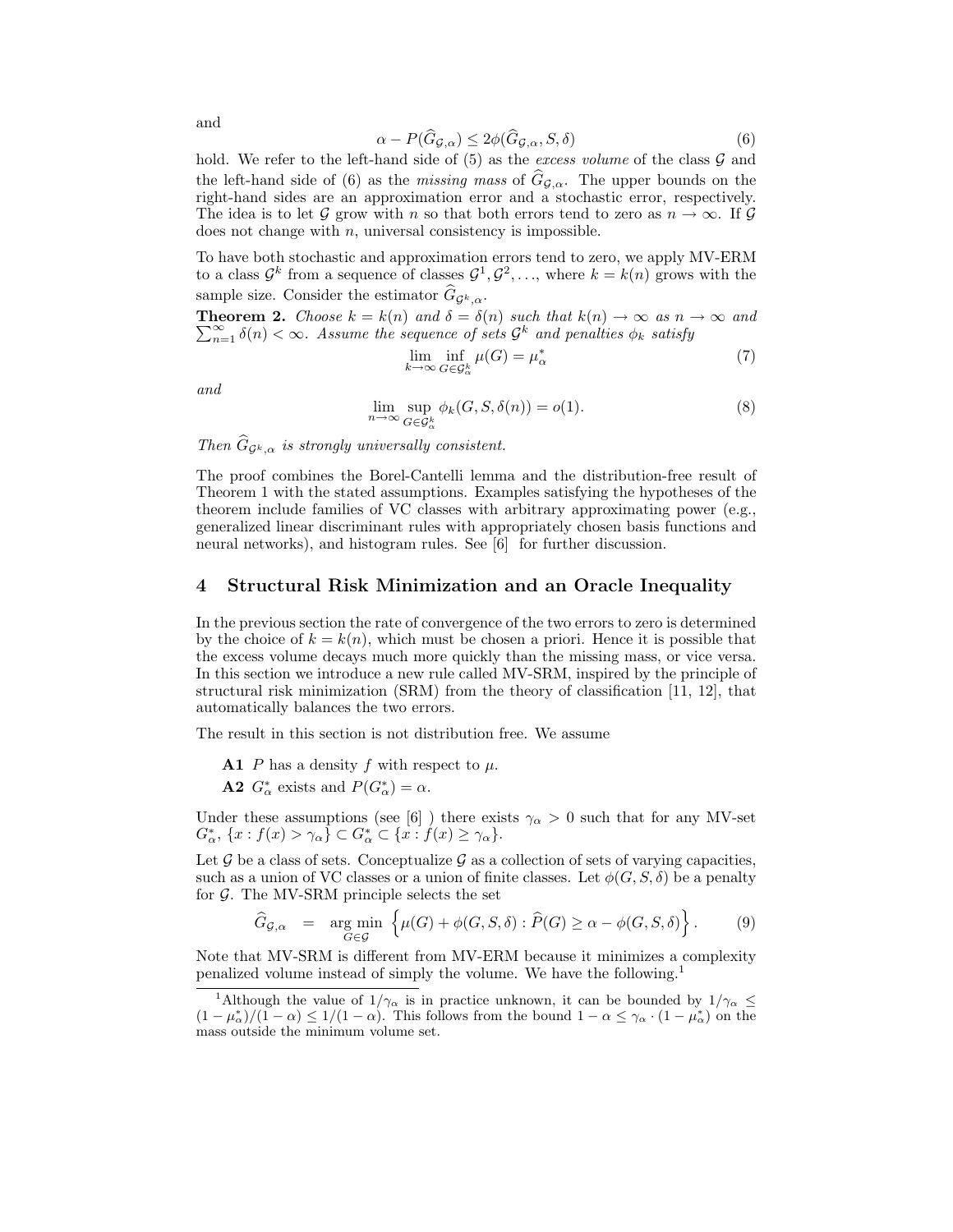**Theorem 3.** Let  $\widehat{G}_{\mathcal{G},\alpha}$  be the MV-set estimator in (9). With probability at least  $1 - \delta$  over the training sample S,

$$
\mathcal{M}(\widehat{G}_{\mathcal{G},\alpha}) \le \left(1 + \frac{1}{\gamma_{\alpha}}\right) \inf_{G \in \mathcal{G}_{\alpha}} \left\{ \mu(G) - \mu_{\alpha}^* + 2\phi(G, S, \delta) \right\}.
$$
 (10)

Sketch of proof: The proof is similar in some respects to oracle inequalities for classification. The key difference is in the form of the error term  $\mathcal{M}(G)$  =  $(\mu(G) - \mu_{\alpha}^*)_+ + (\alpha - P(G))_+.$  In classification both approximation and stochastic errors are positive, whereas with MV-sets the excess volume  $\mu(G) - \mu_{\alpha}^*$  or missing mass  $\alpha - P(G)$  could be negative. This necessitates the  $(\cdot)_{+}$  operators, without which the error would not be meaningful as mentioned earlier. The proof considers three cases separately: (1)  $\mu(\widehat{G}_{\mathcal{G},\alpha}) \geq \mu_{\alpha}^*$  and  $P(\widehat{G}_{\mathcal{G},\alpha}) < \alpha$ , (2)  $\mu(\widehat{G}_{\mathcal{G},\alpha}) \geq \mu_{\alpha}^*$  and  $P(\widehat{G}_{\mathcal{G},\alpha}) \geq \alpha$ , and (3)  $\mu(\widehat{G}_{\mathcal{G},\alpha}) < \mu_{\alpha}^*$  and  $P(\widehat{G}_{\mathcal{G},\alpha}) < \alpha$ . In the first case, both volume and mass errors are positive and the argument follows standard lines. The second case can be seen to follow easily from the first. The third case (which occurs most frequently in practice) is most involved and requires use of the fact that  $\mu_{\alpha}^* - \mu_{\alpha-\epsilon}^* \leq \epsilon/\gamma_{\alpha}$  for  $\epsilon > 0$ , which can be deduced from basic properties of MV and density level sets.

The oracle inequality says that MV-SRM performs about as well as the set chosen by an oracle to optimize the tradeoff between the stochastic and approximation errors. To illustrate the power of the oracle inequality, in [6] we demonstrate that MV-SRM applied to recursive dyadic partition-based estimators adapts optimally to the number of relevant features (unknown a priori).

# 5 Damping the Penalty

In Theorem 1, the reader may have noticed that MV-ERM does not equitably balance the volume error with the mass error. Indeed, with high probability,  $\mu(\widehat{G}_{\mathcal{G},\alpha})$ is less than  $\mu(G_{\mathcal{G},\alpha})$ , while  $P(G_{\mathcal{G},\alpha})$  is only guaranteed to be within  $\phi(G_{\mathcal{G},\alpha})$  of  $\alpha$ . The net effect is that MV-ERM (and MV-SRM) underestimates the MV-set. Experimental comparisons have confirmed this to be the case [6] .

A minor modification of MV-ERM and MV-SRM leads to a more equitable distribution of error between the volume and mass, instead of having all the error reside in the mass term. The idea is simple: scale the penalty in the constraint by a damping factor  $\nu < 1$ . In the case of MV-SRM, the penalty in the objective function also needs to be scaled by  $1+\nu$ . Moreover, the theoretical properties of these estimators stated above are retained (the statements, omitted here, are slightly more involved [6]). Notice that in the case  $\nu = 1$  we recover the original estimators. Also note that the above theorem encompasses the generalized quantile estimate of [3], which corresponds to  $\nu = 0$ . Thus we have finite sample size guarantees for that estimator to match Polonik's asymptotic analysis.

## 6 Experiments: Histograms and Trees

To gain some insight into the basic properties of our estimators, we devised some simple numerical experiments. In the case of histograms, MV-SRM can be implemented in a two step process. First, compute the MV-ERM estimate (a very simple procedure) for each  $\mathcal{G}^k$ ,  $k = 1, ..., K$ , where  $1/k$  is the bin-width. Second, choose the final estimate by minimizing the penalized volume of the MV-ERM estimates.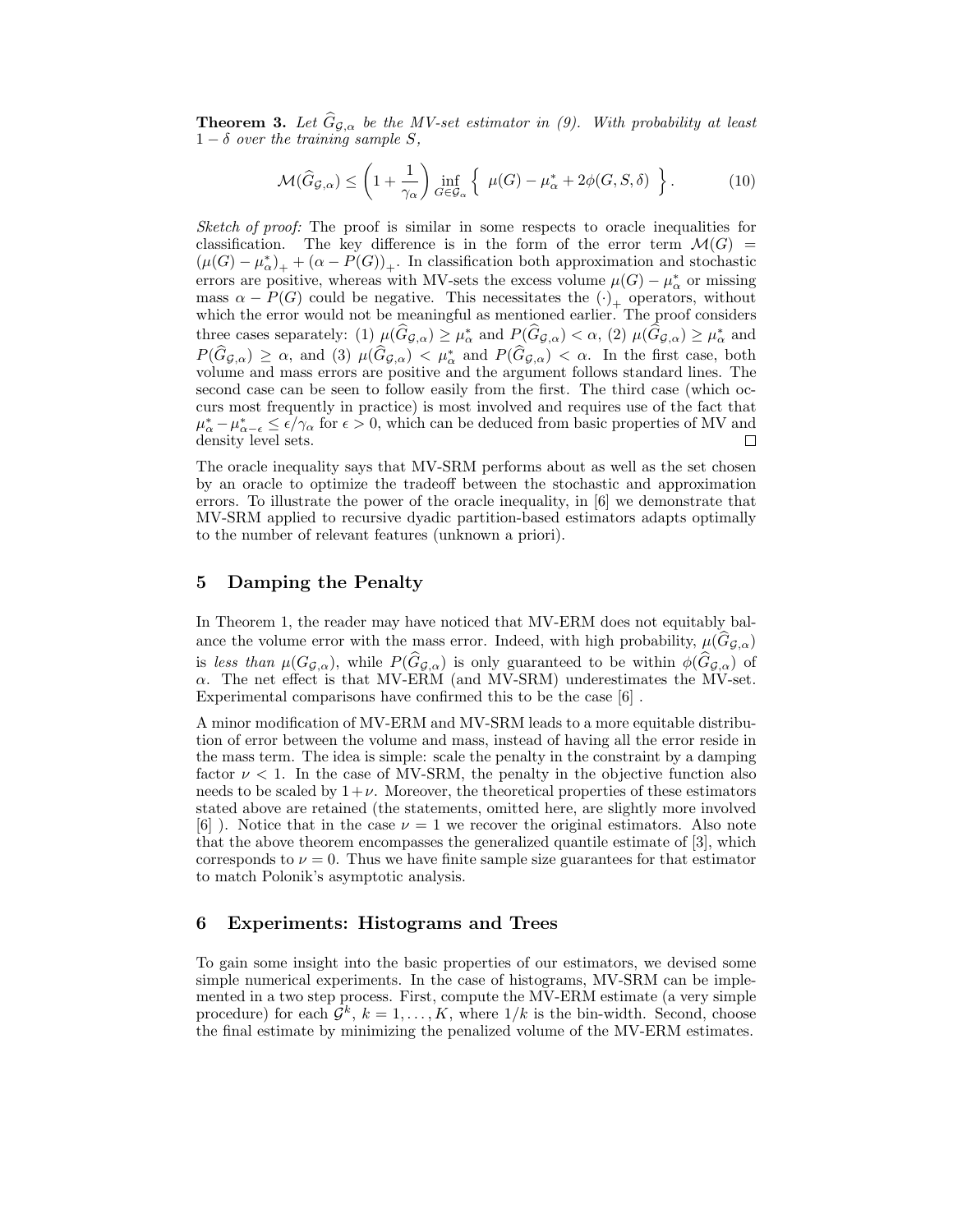

Figure 2: Results for histograms. (Left) A typical MV-ERM estimate with binwidth  $1/20$ ,  $\nu = 0$ , and based on 10000 points. True MV-set indicated by solid line. (Right) The error of the MV-SRM estimate  $\mathcal{M}(\widehat{G}_{\mathcal{G},\alpha})$  as a function of sample size when  $\nu = 0$ . The results indicated that the Occam's Razor bound is tighter and yields better performance than Rademacher.

We consider two penalties: one based on an Occam style bound, the other on the (conditional) Rademacher average. As a data set we consider  $\mathcal{X} = [0,1]^2$ , the unit square, and data generated by a two-dimensional truncated Gaussian distribution, centered at the point  $(1/2, 1/2)$  and having spherical variance with parameter  $\sigma =$ 0.15. Other parameter settings are  $\alpha = 0.8$ ,  $K = 40$ , and  $\delta = 0.05$ . All experiments were conducted at nine different sample sizes, logarithmically spaced from 100 to 1000000, and repeated 100 times. Results are summarized in Figure 2.

To illustrate the potential improvement offered by spatially adaptive partitioning methods, we consider a minimum volume set estimator based on recursive dyadic (quadsplit) partitions. We employ a penalty that is additive over the cells A of the partition. The precise form of the penalty  $\phi(A)$  for each cell is given in [6], but loosely speaking it is proportional to the square-root of the ratio of the empirical mass of the cell to the sample size n. In this case, MV-SRM with  $\nu = 0$  is

$$
\min_{G \in \mathcal{G}^L} \sum_A \left[ \mu(A)\ell(A) + \phi(A) \right] \text{ subject to } \sum_A \widehat{P}(A)\ell(A) \ge \alpha \tag{11}
$$

where  $\mathcal{G}^L$  is the collection of all partitions with dyadic cell sidelengths no smaller than  $2^{-L}$  and  $\ell(A) = 1$  if A belongs to the candidate set and  $\ell(A) = 0$  otherwise (see [6] for further details). Although directly optimization appears formidable, an efficient alternative is to consider the Lagrangian and conduct a bisection search over the Lagrange multiplier until the mass constraint is nearly achieved with equality (10 iterations is sufficient in practice). For each iteration, minimization of the Lagrangian can be performed very rapidly using standard tree pruning techniques.

An experimental demonstration of the dyadic partition estimator is depicted in Figure 1. In the experiments we employed a dyadic quadtree structure with  $L = 8$  (i.e., cell sidelengths no smaller than  $2^{-8}$ ) and pruned according to the theoretical penalty  $\phi(A)$  formally defined in [6] weighted by a factor of 1/30 (in practice the optimal weight could be found via cross-validation or other techniques). Figure 1 shows the results with data distributed according to a two-component Gaussian mixture distribution. This figure (middle image) additionally illustrates the improvement possible by "voting" over shifted partitions, which in principle is equivalent to constructing  $2^L \times 2^L$  different trees, each based on a partition offset by an integer multiple of the base sidelength  $2^{-L}$ , and taking a majority vote over all the result-